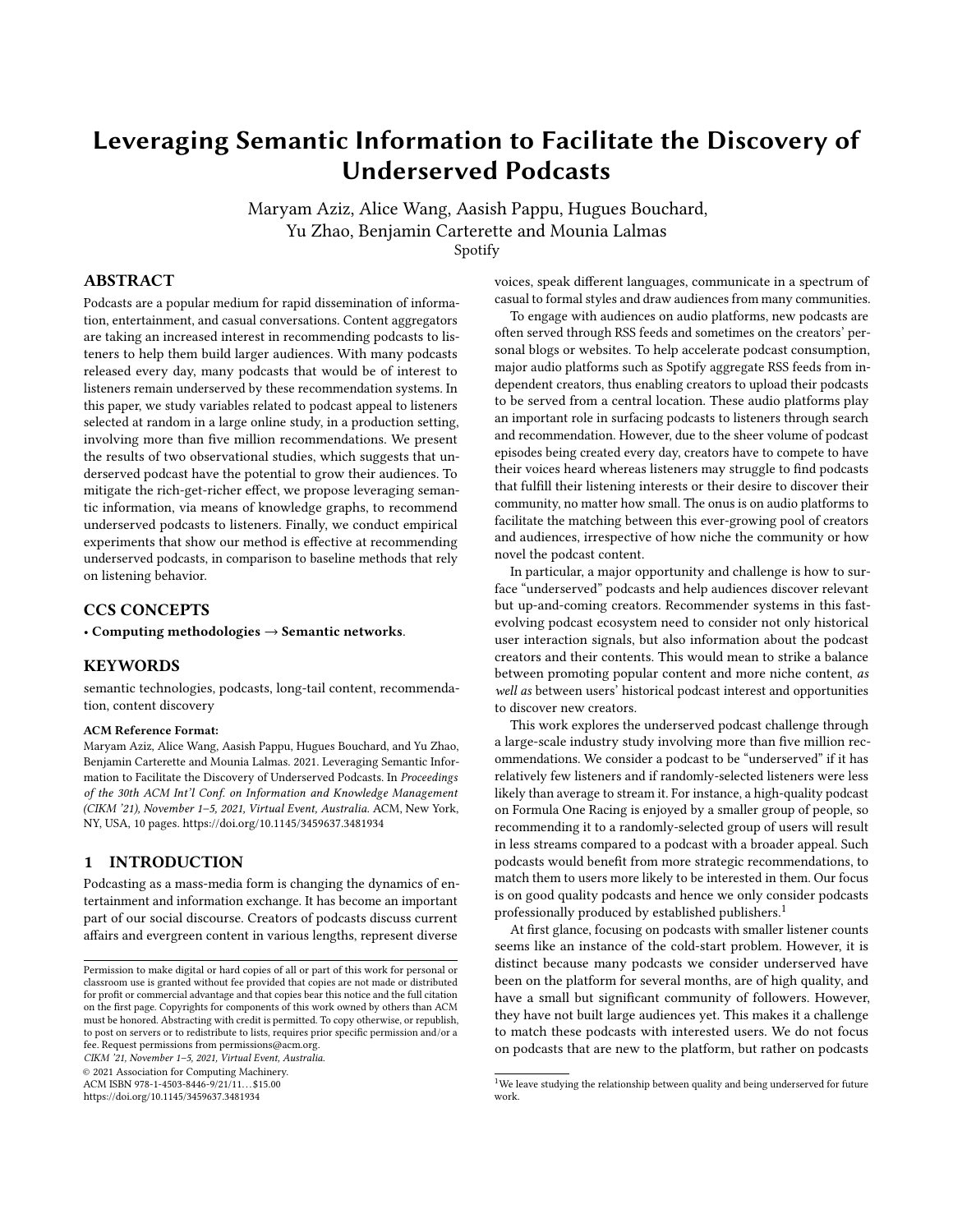that are less likely to build larger audiences without the help of a recommender system. In fact, in one of our studies we find that users are more receptive than average to very recent podcasts, so we do not consider such podcasts to be underserved.

We study the characteristics of the podcasts that are less likely to be streamed at random with the belief that as long as these podcasts are of adequate quality more listeners could be found for them. Salganik et al. [\[25\]](#page-9-1) showed in the context of music that artificially changing a song's download count significantly affects users' decisions as to whether to download a song. Moreover, they show that only a few songs are always/never popular regardless of social signals, and that social factors play a significant role in determining what music becomes popular for many songs. We suspect that underserved podcasts may suffer from a similar problem: many potential listeners not being aware of such podcasts is likely a main factor in them being underserved.

To mitigate the underserved podcast problem we propose to leverage both collaborative and semantic information. We extract semantic signals from podcast contents as well as data about the creators (e.g. publishers). We combine these semantic signals by building a knowledge graph (KG), which is a common way to unify heterogeneous sources of knowledge via typed relations. Knowledgeaware recommendation paradigms have recently gained much success, as they introduce semantic relationships, alleviate data sparsity problems for cold-start items, and can be used to provide explainability and diversity to recommendations [\[1,](#page-9-2) [34\]](#page-9-3). Here, we create embeddings derived from an in-house podcast KG and apply these semantic representations to proactively recommend underserved podcasts. Our paper makes the following contributions:

- (1) We identify underserved podcasts through a large-scale online randomized study on 5M recommendations. We study characteristics of less-streamed podcasts to identify those that would benefit most from strategic recommendation.
- (2) We carried out observational studies on the listening behaviour of users on a podcast platform, and show the potential for increasing the audiences of underserved podcasts.
- (3) We propose a knowledge based approach that recommends underserved podcasts to mitigate the "rich-get-richer" phenomenon. The approach leverages semantic information about podcasts, via means of knowledge graphs, and improves average precision by up to 19% for underserved podcasts, and 17% overall.
- (4) We further show that semantic features (via KGs) outperform collaborative filtering (CF) based features for recommendation of podcasts. Even for podcasts with many user interaction signals, semantic features significantly improved upon CF based features.

# 2 RELATED WORK

This work is related to social influence studies, reciprocal recommendation systems and knowledge-aware recommendations.

The Influence of Social Messaging on Decision Making. Our randomized study presented in the next section indicates the influence of various variables on podcast listening behaviour. This relates to the literature on the significance of social factors on

behaviour and decision making. Chevalier and Mayzlin [\[10\]](#page-9-4) report that an improvement in online book reviews, even written by strangers, causally leads to an increase in relative sales. Bond et al. [\[5\]](#page-9-5) report the results of a randomized controlled trial of political ads showing that messages not only influenced political behaviour of millions of people but also users' friends, and friends of friends. Finally, Salganik et al. [\[25\]](#page-9-1) show how artificially seeding songs with different download counts influences a user's decision whether to listen to the song. Our work studies factors influencing a user's decision on whether to stream a podcast.

Reciprocal Recommendation Systems. Jannach and Adomavicius [\[14\]](#page-9-6) observe that in practice, recommender systems are designed to satisfy goals for both users and other stakeholders, such as content creators. They discuss the differences between the perspectives of consumers and providers, then outline objectives and metrics for recommendations that satisfy both. Our work aims to balance users' podcast listening preferences and the streaming of underserved podcasts, easing the discovery of upcoming creators.

Podcast creators are outnumbered by podcast listeners, but each listener has only so much time to consider new podcasts. This creates a matching problem, which many have studied. In some recommender systems, e.g., job search [\[20\]](#page-9-7) and carpooling [\[35\]](#page-9-8), content providers and their inventories of items are often outnumbered by consumers but have limited consumer attention to allocate via recommendations. Both Bateni et al. [\[3\]](#page-9-9) and Chen et al. [\[9\]](#page-9-10) proposed resource allocation frameworks under an e-commerce setting where sellers optimize for revenue while ensuring buyers' satisfaction. In our work, we aim to surface podcasts with fewer streams while satisfying users' preferences.

Finally, Celma and Cano [\[7\]](#page-9-11) proposed the Long Tail model to help discover niche artists relevant to users' tastes. The model is based on a network of artists (as nodes), edges connecting the cooccurring artists, and artists' popularity measured in terms of their purchases and downloads. This model surfaces the artists from the "torso" of the popularity to help users navigate to the artists in the tail of popularity and put a check on the over-recommendation of homogeneous artists that are either entirely niche or mainstream. In our work, we do not focus on the problem of balancing recommendations based on popularity or any other feature. Rather, we first seek to characterize underserved podcasts, establish that their audiences could potentially grow, and finally develop a model to match podcasts with potential listeners to increase the listener count for such podcasts. Our work thus complements an approach like the Long Tail model, which seeks to balance as well as match.

<span id="page-1-0"></span>Knowledge-aware Recommendations. We investigate whether adding semantic information helps improve recommendations for underserved content. Here, we leverage knowledge graphs as a way to add in semantic information. A knowledge graph (KG) is a multi-relational, directed heterogeneous graph, composed of entities (nodes) and relations of different types (edges) [\[15\]](#page-9-12). KGs have been applied to question answering [\[11\]](#page-9-13), semantic search [\[26\]](#page-9-14), and more recently, to recommender systems [\[23,](#page-9-15) [28,](#page-9-16) [31\]](#page-9-17) and user intent modeling [\[32\]](#page-9-18). KG-aware recommender systems often apply KG embedding algorithms on a KG to learn latent vectors of entities and relations. Such embeddings can be incorporated into existing recommender models. Past work has used various knowledge-aware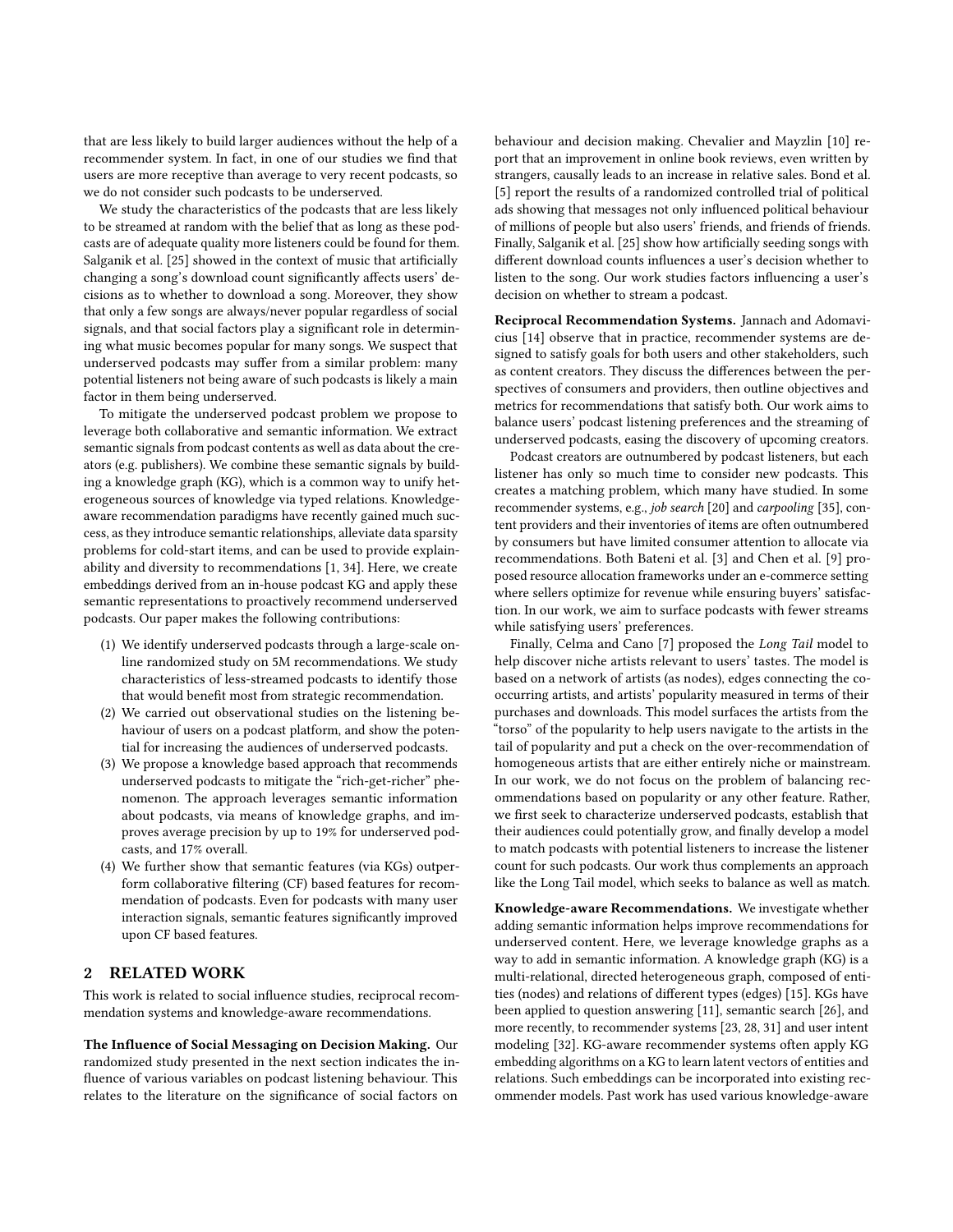<span id="page-2-2"></span>Table 1: Randomized trial results. We report how often listeners streamed in each segment of our dataset, relative to the mean streaming rate. Differences marked in bold are significant according to a two-sided test with  $p < 0.05$ .

| Partition           | Data Fraction | Rel. Streaming |  |  |  |  |  |  |
|---------------------|---------------|----------------|--|--|--|--|--|--|
| All Rows            | 100.0%        | $+0.0%$        |  |  |  |  |  |  |
| Podcast Age in Days |               |                |  |  |  |  |  |  |
| $0 - 14$            | 6.7%          | $+49.8%$       |  |  |  |  |  |  |
| $15 - 28$           | 10.9%         | $+13.9%$       |  |  |  |  |  |  |
| $29 - inf$          | 82.3%         | $-5.9%$        |  |  |  |  |  |  |
| Listener Count      |               |                |  |  |  |  |  |  |
| LQ1                 | 20.9%         | $-16.3%$       |  |  |  |  |  |  |
| LQ <sub>2</sub>     | 20.0%         | $-29.6%$       |  |  |  |  |  |  |
| LO <sub>3</sub>     | 26.0%         | $-2.5%$        |  |  |  |  |  |  |
| LO <sub>4</sub>     | 33.1%         | $+30.2%$       |  |  |  |  |  |  |
| Episode Count       |               |                |  |  |  |  |  |  |
| EQ1                 | 22.8%         | $+1.2%$        |  |  |  |  |  |  |
| EO <sub>2</sub>     | 24.8%         | $-24.3%$       |  |  |  |  |  |  |
| EO <sub>3</sub>     | 24.2%         | $-15.6%$       |  |  |  |  |  |  |
| EO <sub>4</sub>     | 28.1%         | $+34.0%$       |  |  |  |  |  |  |
| Podcast Listener    |               |                |  |  |  |  |  |  |
| Nο                  | 44.5%         | $-47.0%$       |  |  |  |  |  |  |
| Yes                 | 55.5%         | $+37.7%$       |  |  |  |  |  |  |

embeddings for recommending e.g. news, e-commerce, movies, and books [\[23,](#page-9-15) [29,](#page-9-19) [30\]](#page-9-20). Similar to previous work, we train and infer KG embeddings for recommending underserved podcasts.

There are many commonly used embedding algorithms, for example TransE [\[6\]](#page-9-21), TransR [\[17\]](#page-9-22), RESCAL [\[21\]](#page-9-23), DistMult [\[33\]](#page-9-24), ComplEx [\[27\]](#page-9-25) and ANALOGY [\[18\]](#page-9-26). Here we embed our knowledge graph using DistMult [\[33\]](#page-9-24). DistMult is more expressive than the popular TransE algorithm, but still has linear time complexity. While other semantic signals or KG embedding methods exist that could be potentially tested, our goal here is not to specifically benchmark the utility of KGs or different KG embedding methods. Rather, our goal is to examine the utility of adding semantic information to the problem of recommending underserved podcasts.

# 3 UNDERSERVED PODCASTS

We consider a podcast to be "underserved" if (1) it has relatively few listeners, (2) randomly-selected listeners have streamed it less than average, and (3) it is of sufficient quality to gain more listeners. We first, in Section [3.1,](#page-2-0) present the results of a randomized study, which was part of a larger unbiased data collection effort to train recommendation models for production use, allowing us to flesh out part (2) of this definition. We do not attempt to define podcast quality for part (3), instead opting to filter out obviously low-quality podcasts from our study. We then, in Section [3.2,](#page-3-0) report the results of two observational studies of users' listening behaviors on a podcast consumption platform to investigate whether underserved podcasts have the potential to grow their audiences.

#### <span id="page-2-0"></span>3.1 Defining Underserved Podcasts

Our study includes 5.2M recommendations of 90 podcasts to a sample of 3.8M live listeners in an online production setting at Spotify, a global audio streaming platform. In this work, we want to understand how to best recommend underserved podcasts independently

of quality issues, which are likely to have some effect. Therefore we only included podcasts professionally produced by established publishers,[2](#page-2-1) which we use as our proxy for good quality podcasts.

The online data collection for this study ran over 10 weeks from December 2019 to February 2020. For each podcast, we uniformly sampled listeners ahead of time to receive recommendations. If a targeted listener engaged with the system within a few days of an episode launch, the corresponding podcast was recommended and the interaction (if any) was recorded. When a podcast recommendation was made, a "card" containing the podcast artwork, name, description, and number of episodes was shown to the user. If the user clicked on the card, they could further see the episode list with episode titles, descriptions, release dates and duration. The podcast listener count was not available to the user. If they listened to at least one episode, the interaction was recorded as positive.

Table [1](#page-2-2) shows the results of this study with the recommendations further broken down by podcast age, listener count, episode count, and whether the user was an existing podcast listener. Age was defined as the number of days passed between the first podcast episode release and the time of recommendation. We report on listener count and episode count, respectively, in terms of four quantiles ( $LQ1 - LQ4$  and  $EQ1 - EQ4$ , respectively) containing equal numbers of podcasts whose boundaries were chosen based on the maximum numbers of listeners/episodes taken by each of the 90 podcasts. Recommendations were then assigned to these quantiles based on the listener/episode count at the time of the recommendation. For instance, it is possible for a podcast to gain (or lose) listeners over the test period so that its recommendations may lie in different quantiles. Recommendations were triggered by episode releases, so we see more data within higher quantiles. Due to confidentiality, we only report relative statistics.

We study the variables that make a podcast less likely to be streamed by a random listener to identify underserved podcasts.

3.1.1 Podcast age. Users respond more positively to recommendations of podcasts that are at most 14 days old, and increases in age lead to less streaming. We refer to this as a "recency factor." It is surprising that this effect fades so quickly, given that many podcasts are continually updated over time. Users could not observe direct indicators of podcast age, but there are often indirect indicators such as episode count or topic that may explain this.

3.1.2 Listener count. Users stream more than average only for recommendations of podcasts from LQ4, which have more listeners than 75% of the podcasts in the study. The listener count was not directly observable to users during the experiment. Its effect serves as a proxy for the podcast's general appeal: a podcast that is more appealing on average will accumulate more listeners and also presumably be streamed more during our experiment. Finding that listener count quantile can be estimated based on whether podcasts are streamed more than average or not indicates that the study is effective to detect underserved podcasts.

3.1.3 Episode count. In general, recommendations are streamed more in each successive quantile. The exception, EQ1, is related to

<span id="page-2-1"></span> $^{2}$ For our purpose, a (non-exhaustive) list of established publishers was compiled by in-house editors.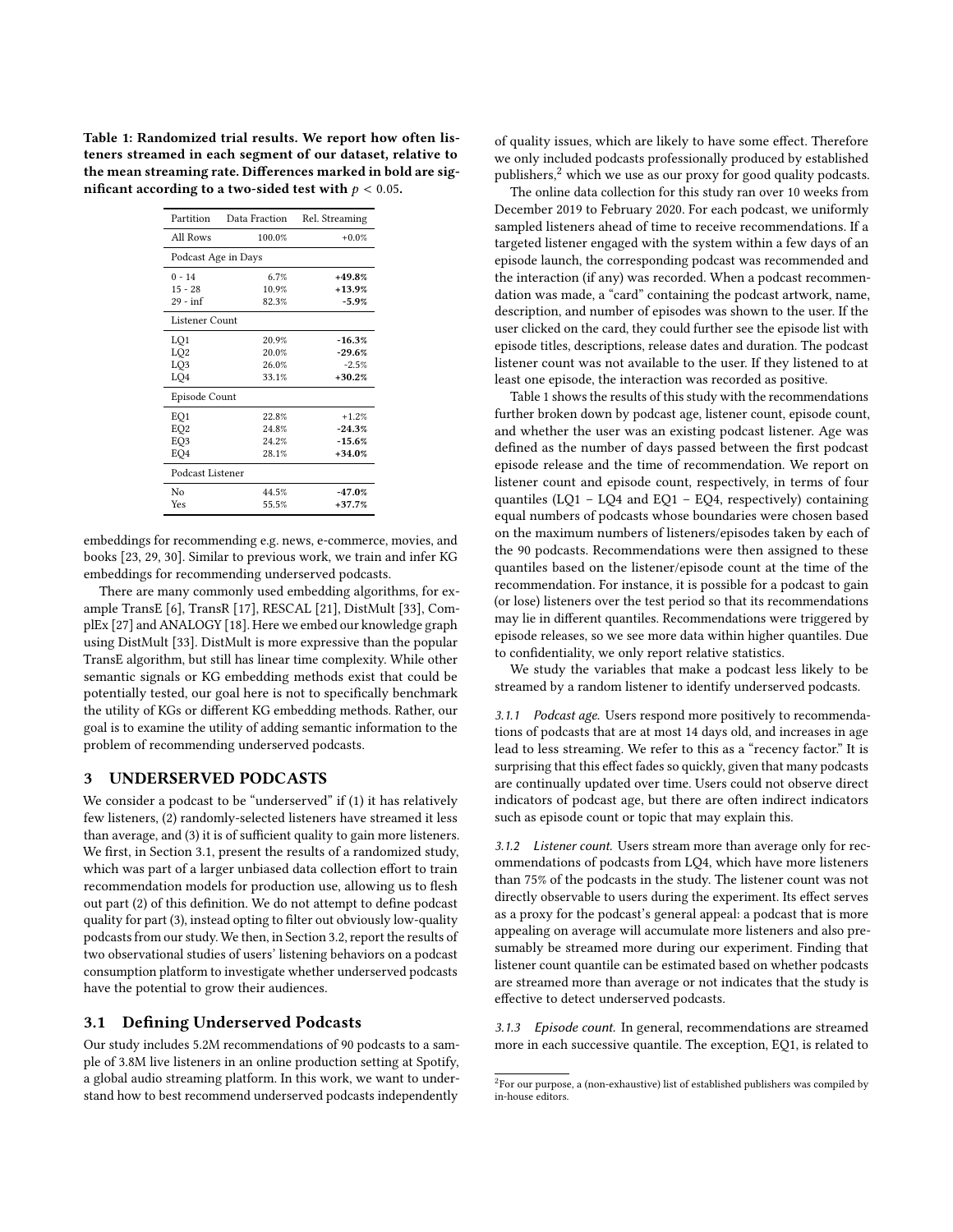<span id="page-3-1"></span>Table 2: Relative streaming rate for podcast age versus listener count. Differences marked in bold are significant according to a two-sided test with  $p < 0.05$ .

|                |                                     |                                  | Listener Count                   |                                  |                                  |
|----------------|-------------------------------------|----------------------------------|----------------------------------|----------------------------------|----------------------------------|
|                |                                     | LO <sub>1</sub>                  | LO <sub>2</sub>                  | LO <sub>3</sub>                  | LO <sub>4</sub>                  |
| Podcast<br>Age | $0 - 14$<br>$15 - 28$<br>$29 - inf$ | $+40.1%$<br>$-63.2%$<br>$-24.0%$ | $+211.1%$<br>$-7.2%$<br>$-38.6%$ | $+55.5%$<br>$+30.1%$<br>$-19.1%$ | $+19.2%$<br>$+12.0%$<br>$+31.3%$ |

<span id="page-3-2"></span>Table 3: Relative streaming rate for podcast age versus episode count. Differences marked in bold are significant according to a two-sided test with  $p < 0.05$ .

|         |            | Episode Count |                 |                 |                 |  |  |  |  |
|---------|------------|---------------|-----------------|-----------------|-----------------|--|--|--|--|
|         |            | EO1           | EO <sub>2</sub> | EO <sub>3</sub> | EO <sub>4</sub> |  |  |  |  |
| Podcast | $0 - 14$   | $+65.9%$      | $+20.5%$        | $+38.1%$        | -               |  |  |  |  |
|         | $15 - 28$  | $+13.9%$      | $+14.4%$        |                 |                 |  |  |  |  |
| Age     | $29 - inf$ | $-44.3%$      | $-31.5%$        | $-15.8%$        | $+34.0%$        |  |  |  |  |

podcast age and is explored further below. Episode count is correlated with both age and number of listeners, but episode release schedules and consistency of releases vary widely across podcasts. The episode list was available to listeners at recommendation time, so the episode count may have directly impacted listening decisions.

3.1.4 Listener types. Unsurprisingly, users who have not recently streamed any podcasts are less likely than average to stream a recommendation. However, these non-listeners are still somewhat receptive: the ratio of their (absolute) streaming rates is roughly 0.39, so they streamed about 39% as often as podcast listeners.

3.1.5 Podcast age versus listener count. Table [2](#page-3-1) shows the relative streaming rate for each combination of age and listener count. In the first two weeks (first row) the "recency factor" applies, and each quantile performs better than average. Already after 2 weeks (second row), listener count seems strongly associated with whether random users would try the podcast. After 4 weeks (third row), only the most popular podcasts are popular among random users. This result helps to motivate the current work: podcasts with smaller audiences are less popular with random users, so we have to make well-targeted recommendations to help them build audiences.

<span id="page-3-4"></span>3.1.6 Podcast age versus episode count. Table [3](#page-3-2) presents the relative streaming rate for each combination of podcast age and episode count. Listeners are most likely to stream a podcast if it is 0-14 days old and does not have many episodes (EQ1). After that, the largest (significant) increase in streaming comes from the oldest podcasts with the most episodes. Newer podcasts with more episodes tend to have fewer streams. Among podcasts that are at least 29 days old, the more episodes a podcast has, the higher its stream rate, i.e.,  $EQ4 > EQ3 > EQ2 > EQ1$  in terms of stream rate. Podcasts with longer cadences of new episodes will move upward in episode count more slowly and be in underserved quantiles for longer. Such podcasts need good recommendation targeting to build audiences.

3.1.7 Podcast episode count versus listener count. Table [4](#page-3-3) reports the relative streaming rates for listener count versus episode count. Listeners are more likely to stream podcasts in the intersection of LQ4 and EQ4: the most popular podcasts with the highest numbers of episodes. Podcasts with listeners in LQ1 and LQ2 are streamed

<span id="page-3-3"></span>Table 4: Relative streaming rate for podcast episode versus listener count. Differences marked in bold are significant according to a two-sided test with  $p < 0.05$ .

|                  |                                                              |                                             |                                              | Listener Count                               |                                              |
|------------------|--------------------------------------------------------------|---------------------------------------------|----------------------------------------------|----------------------------------------------|----------------------------------------------|
|                  |                                                              | LO1                                         | LO <sub>2</sub>                              | LO <sub>3</sub>                              | LO4                                          |
| Episode<br>Count | EO1<br>EO <sub>2</sub><br>EO <sub>3</sub><br>EO <sub>4</sub> | $-12.3%$<br>$-51.3%$<br>$+6.4%$<br>$-27.1%$ | $-22.1%$<br>$-36.5%$<br>$-24.8%$<br>$-46.7%$ | $+32.7%$<br>$-37.8%$<br>$+13.0%$<br>$-22.0%$ | $-34.9%$<br>$+24.6%$<br>$-40.8%$<br>$+68.2%$ |

less than average regardless of episode count except for episode counts in EQ3, which is not significantly different from average.

We identified several characteristics of podcasts that indicate whether random users are more or less likely to stream those podcasts than average. Young podcasts, less than 28 days old and especially less than 14 days old, are much more likely to be streamed. Among podcasts more than 28 days old, the larger the number of listeners or episodes the more likely a user was to stream the podcast. We can now formally identify underserved podcasts as

> "being more than 28 days old and having either listener counts below LQ4 or episode counts below EQ4."

#### <span id="page-3-0"></span>3.2 Underserved Podcasts Growth Potential

Now that we have a definition of underserved podcasts, the next step is to study if such podcasts can expand their audiences. To this end, we carry out two observational studies, one at the podcast level and one at the episode level, conducted on two large datasets, different from the one used in the previous section.

3.2.1 Podcast age and episode count versus audience growth. We explore how podcast age and episode count affect audience growth. For this observational study, we sampled uniformly at random  $40K$ podcasts consumed during April 2021, excluding podcasts that were either very popular or older than one year. The sampled dataset had  $2M$  listeners,  $2.2M$  episodes and  $9.5M$  streams. We divided the podcasts into three age groups: up to 28 days old, 29 to 180 days old ("6m"), and 181 to 365 days old ("12m"). For each age group, we report contour lines of the podcast count density estimate over episode count and listener count in Figure [1a;](#page-4-0) the lines are plotted at 50%, 75% and 95% of the estimated podcast count density.

We see two trends. First, there appears to be some optimal number of episodes per podcast for each podcast age group that drives consumption, except that some of the most popular among the youngest podcasts have fewer episodes. This suggests that podcasts need to produce enough episodes to keep their audience engaged, but that releasing too many episodes too quickly may deter potential listeners, a phenomenon also reported in Section [3.1.6.](#page-3-4)

The second trend, complicating the first, is that among older podcasts with many episodes at a given episode count those with the most listeners tend to be older. An example of this is podcasts more than 28 days with episode counts above 75% quantile at 95% podcast count density. This trend runs somewhat counter to the previous trend, suggesting that over time listeners who are not deterred by the relatively high release rate may discover the podcast.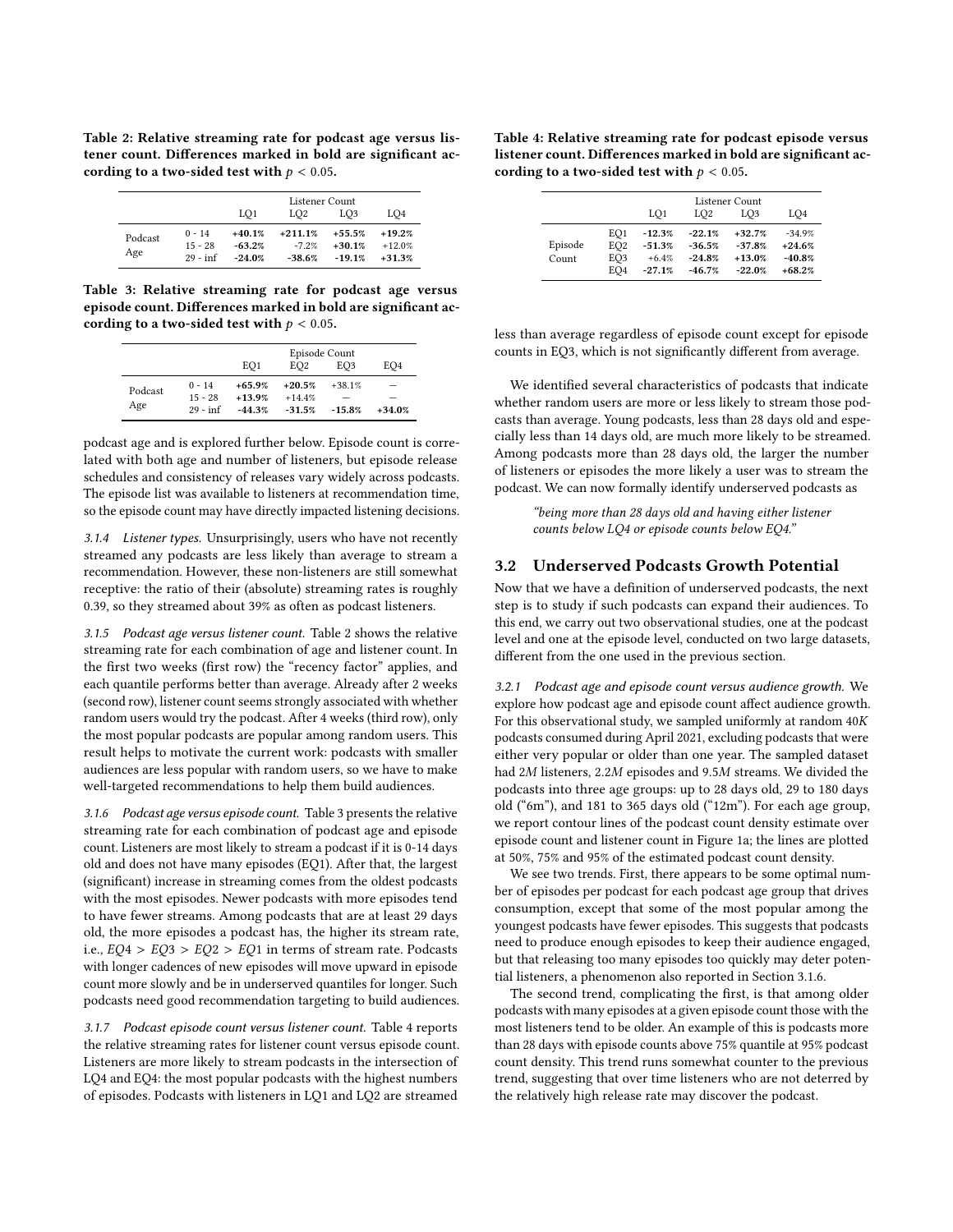<span id="page-4-0"></span>

(a) For each age group, contour (b) Contour lines of episode lines of podcast count density es-count density estimate over timate, over episode count ver-episode age versus stream sus listener count at 50, 75, 95%. count.

Figure 1: Contour (3 dimensions) plots reporting the results of the two observational studies.

To summarize, podcasts with the most listeners tend to be relatively new, with neither too many nor too few episodes. Podcasts' audiences seem to grow over time, suggesting that well-targeted recommendations may help these podcasts find more listeners faster.

3.2.2 Episode age versus stream count. We next look at how episode age affects listening interest. We sampled uniformly at random  $98K$ episodes consumed in April 2021, from  $74K$  podcasts and with a total of approximately  $3M$  streams. We plot in Figure [1b](#page-4-0) the contours of episode count density estimate over the episodes' age and the number of times the episodes were streamed in April 2021.

The main takeaways are that (1) the episodes that get streamed the most are relatively new, but (2) even episodes that are several years old still get streamed. This shows that older podcasts are still of interest to some listeners, and that these podcasts may benefit from more strategic recommendations.

These two studies suggest that pairing audiences and podcasts appropriately is key for driving underserved podcast consumption.

## <span id="page-4-4"></span>4 PODCAST KNOWLEDGE GRAPHS

To facilitate finding audiences for underserved podcasts, we propose to leverage semantic information. To do this, we extract semantic information about the content, licensor, publisher, hosts and guests. We combine this data by means of a knowledge graph. While there may be many ways to inject knowledge signals into recommender systems, our focus here is not to test different KGs or different KG embedding methods, but rather to examine the effects of adding such semantic signals for recommendation.

We build a knowledge graph containing entity types PODCAST, topic, licensor, publisher, and person. Relationships between entities are typed (e.g. HasTopic, HasLicensor). topic entities are extracted from the episode metadata text field using Google Cloud's Natural Language service.<sup>[3](#page-4-1)</sup> We also include relations between topics (e.g. RelatedTo). Relations between topic entities are extracted from topic co-occurrences from an external corpus like Wikipedia. We extracted person entities using a bi-directional LSTM-CRF model.

<span id="page-4-2"></span>Table 5: Knowledge graph statistics.

| <b>Entity Type</b> | Count |
|--------------------|-------|
| Person             | 1.74M |
| Topic              | 1.11M |
| Podcast            | 706K  |
| Publisher          | 573K  |
| Licensor           | 344   |
|                    |       |

Person entities include hosts and guests, for example, for interview style podcasts.

The knowledge graph includes underserved podcasts, as well as a larger collection of other podcasts that are relatively well-consumed. We train the embeddings using all the KG entities and their relations. Statistics for the KG entities are listed in Table [5.](#page-4-2) As explained in Section [2,](#page-1-0) we employ the DistMult algorithm to embed entities in a 25-dimensional vector space. In particular, we experimented with two knowledge graphs to study the utility of certain entities on the downstream recommendation task and contrast the computational overhead due to a larger set of entities in the graph.

The two knowledge graphs are:

- (1)  $KG_{sm}:$  podcast, topic, and licensor.
- (2)  $KG_{1g}$ : podcast, topic, licensor, publisher, and person.

KG embeddings trained on the above two variants are employed to compute cosine similarity between embedding vectors of a podcast we are considering for recommendation and a user's top- $k$ podcasts. Thus, the  $k$  cosine similarity scores are treated as features to train the recommendation model. The intention is to capture the semantic relatedness between underserved podcasts and a user's favorite podcasts. In Section [6,](#page-5-0) we empirically show that a strong signal of user preference such as this matters more when a podcast is less likely to be streamed than an average podcast.

#### 5 EXPERIMENTAL SETUP

In Section [6,](#page-5-0) we perform an offline evaluation of our knowledge based approach to mitigate the underserved podcast recommendation problem. Here we discuss the datasets, features, models and metrics used in the offline evaluation.

#### 5.1 Datasets

We used the dataset described in Section [3.1,](#page-2-0) which consists of over 5M recommendations of 90 unique podcasts. The 90 podcasts varied by topic, format (e.g. interview or not), and length. Recommendations are considered as positive examples if they were streamed by the user and negative otherwise. The data collected from December 2019 to January 2020 was used for training, and consists of 3.5M examples. For computational efficiency and to address label imbalance [\[8\]](#page-9-27), we subsample the negative examples for training. For each training repetition, all the positives were included and for each date,  $32\%$ <sup>[4](#page-4-3)</sup> of the negatives were sampled from the data. Finally, the data collected in February 2020 consisting of 1.7M recommendations was used for evaluation.

<span id="page-4-1"></span><sup>3</sup>https://cloud.google.com/natural-language

<span id="page-4-3"></span><sup>&</sup>lt;sup>4</sup>We doubled the sampling rate until we reached computational capacity.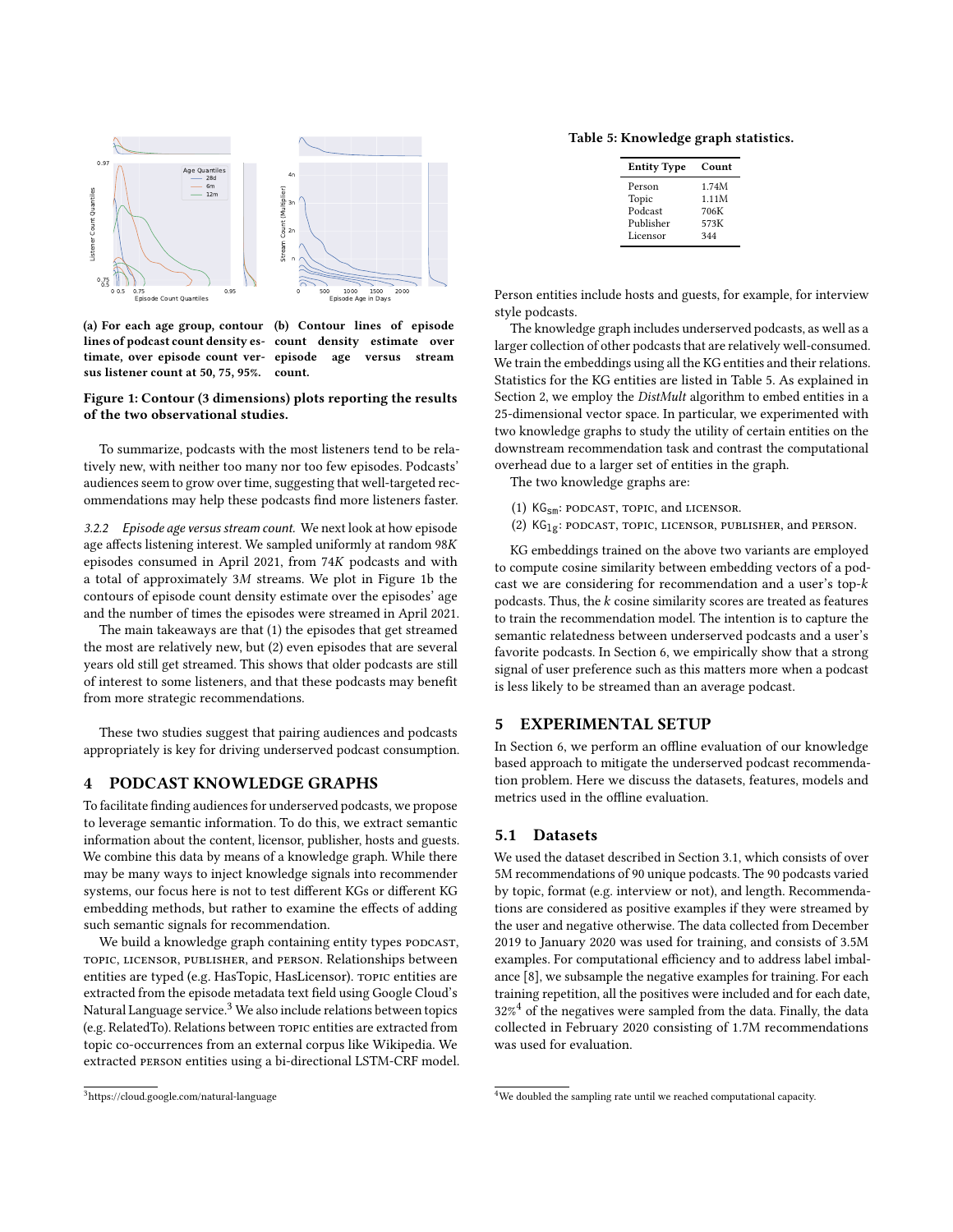#### 5.2 Features

We describe the features used as input to the recommendation models. Each recommendation example corresponds to a user-podcast pair and is represented using three types of features.

5.2.1 Basic features. These features are mostly related to the user's podcast usage history (e.g., average time spent listening to podcasts in the past month) and demographics (e.g., age, gender and country). This set is called "Basic" in our experiments. These features indicate the user's likelihood to listen to podcasts in general, but contain little information about which podcasts they might enjoy.

5.2.2 KG features. We added the KG based features  $KG_{sm}$  and  $KG_{lg}$ (see Section [4\)](#page-4-4). We train DistMult based embeddings for a large collection of podcasts including the recommended podcast and each user's top-k podcasts in the KG space, as described in Section [4.](#page-4-4) We used the OpenKE framework [\[12\]](#page-9-28) out-of-the-box to train the embeddings with default hyperparameters except that we set  $epochs = 200$ . We then calculated the cosine similarity between the target podcast's vector and each of the user's top  $k$  podcast vectors. We choose  $k = 5$  as a good trade-off between capturing users' preferences and computational efficiency. This resulted in five KG features, sorted from most similar to least similar. The first feature contains the highest similarity score from the target podcast to any of the user's top five podcasts, the second feature contains the second-highest score, and so on. For missing values, i.e., if the user did not listen to five podcasts, we used −1 (least similar).

5.2.3 CF features. We also experimented with two sets of features based on collaborative filtering (CF). We learned CF vectors for each podcast and user through matrix factorization [\[16\]](#page-9-29) from userpodcast pairs, setting the item weights for each user according to the cumulative streaming time. The  $CF_i$  ("item-to-item") features take the cosine similarity between the recommended podcast and each of the user's top five podcast vectors, exactly as for the KG<sub>sm</sub> and  $KG_{1g}$  features. The CF<sub>u</sub> ("user-to-item") features are the cosine similarity from the recommended podcast to the user's vector.

Due to the cold start problem for collaborative filtering, we do not have CF vectors for new podcasts. This results in more sparsity than for the KG features. We discuss this further in Section [6.3.](#page-7-0)

#### 5.3 Models

We present results using two statistical methods — Logistic Regression and Generalized Additive Models (GAM) [\[13\]](#page-9-30) — to model the likelihood of a listener streaming a podcast. Under Logistic Regression each feature makes a linear contribution to the log odds of the dependent variable. Under GAM, the contribution of each feature to the log odds is modeled by a gradient boosted decision tree. Consequently, GAM can account for more complex features and target interactions than Logistic Regression can. We include both to compare results under a simple and a more complex models. For Logistic Regression we used Scikit-Learn [\[24\]](#page-9-31). For GAM we used the InterpretML library [\[22\]](#page-9-32). We used the default library parameters. We contrast the performance of these models in Section [6.](#page-5-0)

#### 5.4 Metrics

We report average precision (AP) and the area under the ROC curve (AUROC) to evaluate the models on various partitions of the test data. AUROC gives a sense of the classifiers' overall performance, and AP, which approximates the area under the precision-recall curve [\[2\]](#page-9-33), indicates how well sorting by model prediction scores can surface recommendations that were successfully streamed i.e., positive examples. We compare and contrast the effects of the two variants of KG features presented in Section [4.](#page-4-4) Last but not least, we further use GAM, an interpretable model, to analyze and discuss KG features versus CF features in Section [6.3.](#page-7-0)

### <span id="page-5-0"></span>6 RESULTS

We evaluate the performance of the statistical methods using AP and AUROC, and report results for Logistic Regression in Table [6](#page-6-0) and for GAM in Table [11.](#page-8-0) As a reminder and as stated in Section [3.1.7,](#page-3-3) we are interested in podcasts that are more than one month old and so far have had fewer listeners and/or fewer episodes.

In summary, both KG feature types provide statistically significant improvements in AUROC both overall and for underserved podcasts for both models. For Logistic Regression, both feature types also provide such improvements for AP. However, for GAM, only KGsm improves AP and while the overall improvement is better than for CF features with stastical significance, underserved podcasts are improved more by  $CF_u$  than by  $KG_{sm}$ .

As we will see in Section [6.1,](#page-5-1) although  $KG_{sm}$  is better overall,  $KG_{1g}$  gave promising gains for certain subsets. Neither KG type dominates the other for all subsets, so it is not clear that the additional entities added for  $KG_{1g}$  provided a more useful embedding for this task. The training time for  $KG_{1g}$  and  $KG_{sm}$  embeddings are 4.8 days (200 epochs x 2100 secs/epoch) and 3.7 days (200 epochs x 1600 secs/epoch). The smaller KGsm is efficient and effective for the problem at hand.

Note that in all cases, the metric scores for underserved podcasts are much smaller than those for the full population. This underscores the difficulty of recommending these podcasts, and the need for work such as this to focus on better matching between underserved podcasts and potential listeners.

We discuss results for the Logistic model next and then discuss the GAM and compare model performance in Section [6.2.](#page-7-1)

#### <span id="page-5-1"></span>6.1 Logistic Regression Results

We explore the effect of KG features on various partitions of the test set with a particular focus on those we identified in Section [3.1.7](#page-3-3) as the underserved podcast groups. We limit our discussion to the Logistic model (Table [6\)](#page-6-0), and discuss the impact of choosing a more complex model in Section [6.2.](#page-7-1) Both types of KG features improved AP and AUROC of the Logistic model for each of the considered partitions, so our discussion will focus on how the features perform relative to each other.

6.1.1 Effects by podcast age group. The CF features have a coldstart problem in general, so it is not surprising that they do not provide much performance improvement for the youngest podcasts. More surprising is the fact that this is one of just a few groups (along with the smallest listener quantile, LQ1, which is correlated with this group) where  $KG_{1g}$  displays better performance than  $KG_{sm}$ . Recall from Section [4](#page-4-4) that  $KG_{1g}$  incorporates two additional entities, publisher and Person. Perhaps podcast persons (e.g., host or guest) a user is interested in help amplify the "recency factor" enthusiasm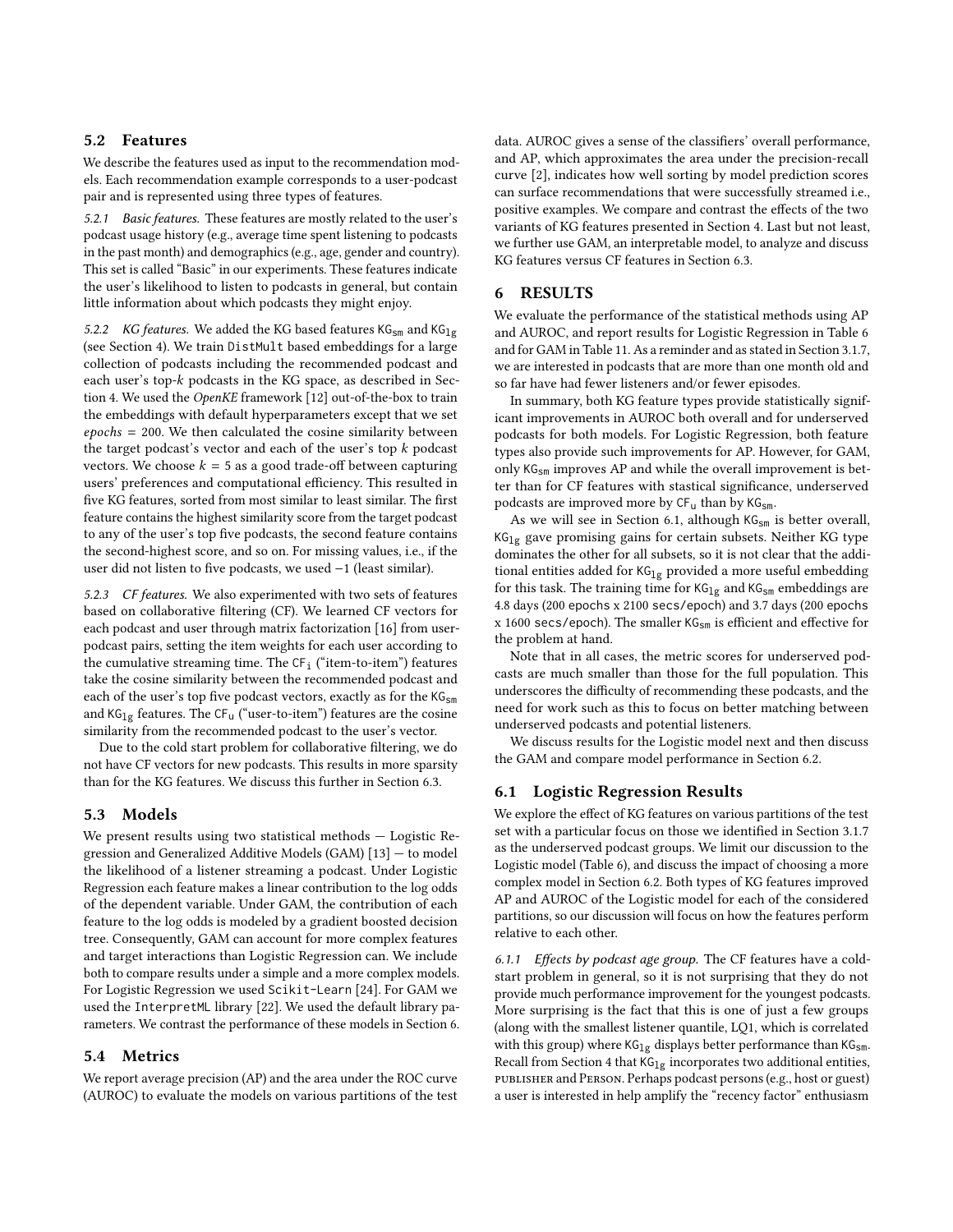|                         |                 |                  |                      | <b>Average Precision</b> |                    |                     |                  |                    | <b>AUROC</b>       |                    |                    |
|-------------------------|-----------------|------------------|----------------------|--------------------------|--------------------|---------------------|------------------|--------------------|--------------------|--------------------|--------------------|
|                         |                 | Basic            | $+KG_{sm}$           | $+KG_{1g}$               | $+CFi$             | $+CF_{11}$          | Basic            | $+KG_{sm}$         | $+KG_{1g}$         | $+CFi$             | $+CF_{11}$         |
| All Rows<br>Underserved |                 | 0.0073<br>0.0031 | $+17.7%$<br>$+19.4%$ | $+16.9%$<br>$+14.9%$     | $+1.7%$<br>$+9.4%$ | $+2.2%$<br>$+11.0%$ | 0.7332<br>0.6818 | $+2.5%$<br>$+3.6%$ | $+2.4%$<br>$+3.2%$ | $-0.1%$<br>$+0.3%$ | $+0.3%$<br>$+0.5%$ |
| Podcast                 | $0 - 14$        | 0.0086           | $+11.8%$             | $+26.7%$                 | $-39.5%$           | $-18.2%$            | 0.7402           | $+0.1%$            | $+3.7%$            | $-2.2%$            | $-1.0%$            |
| Age                     | $15 - 28$       | 0.0044           | $+19.7%$             | $+7.4%$                  | $+9.6%$            | $+14.2%$            | 0.6775           | $+3.5%$            | $+2.3%$            | $+0.4%$            | $+1.0%$            |
|                         | $29 - inf$      | 0.0082           | $+18.9%$             | $+18.8%$                 | $+3.4%$            | $+2.3%$             | 0.7501           | $+2.6%$            | $+2.5%$            | $+0.0%$            | $+0.3%$            |
|                         | LQ1             | 0.0056           | $+9.5%$              | $+20.8%$                 | $-13.8%$           | $-7.8%$             | 0.7111           | $+3.2%$            | $+5.1%$            | $-1.0%$            | $-0.1%$            |
| Listener<br>Count       | LQ <sub>2</sub> | 0.0026           | $+13.2%$             | $+13.9%$                 | $-1.5%$            | $+5.8%$             | 0.6505           | $+2.5%$            | $+2.6%$            | $+0.2%$            | $+0.6%$            |
|                         | LQ3             | 0.0039           | $+13.9%$             | $+3.6\%$                 | $+11.8%$           | $+11.5%$            | 0.6713           | $+3.4%$            | $+2.0%$            | $+0.6%$            | $+1.0%$            |
|                         | LQ4             | 0.0103           | $+19.6%$             | $+19.6%$                 | $+3.1%$            | $+2.8%$             | 0.7733           | $+2.2%$            | $+2.2%$            | $+0.0%$            | $+0.2%$            |
|                         | EQ1             | 0.0051           | $+18.5%$             | $+11.7%$                 | $-1.9%$            | $+7.0%$             | 0.6928           | $+2.6%$            | $+2.8%$            | $-0.1%$            | $+0.6%$            |
| Episode<br>Count        | EQ <sub>2</sub> | 0.0029           | $+24.6%$             | $+19.3%$                 | $+10.4%$           | $+24.8%$            | 0.6736           | $+3.9%$            | $+3.3%$            | $+0.8\%$           | $+0.7%$            |
|                         | EQ3             | 0.0036           | $+12.1%$             | $+12.7%$                 | $-0.6%$            | $-3.6%$             | 0.6907           | $+2.7%$            | $+2.6%$            | $-0.4%$            | $+0.1%$            |
|                         | EQ4             | 0.0104           | $+17.6%$             | $+18.4%$                 | $+2.5%$            | $+1.1%$             | 0.7633           | $+2.6%$            | $+2.6%$            | $+0.1%$            | $+0.3%$            |

<span id="page-6-0"></span>Table 6: Logistic Regression. Improvements over Basic are denoted by **+** and deteriorations by **-**. KG results in bold are significantly greater than Basic,  $CF_i$ , and  $CF_u$  according to a one-sided test with combined p-value < 0.05.

<span id="page-6-1"></span>Table 7: Logistic AP for podcast age (in days) versus listener count.

| Podcast Age | LO <sub>1</sub>                              | LO2                                         | LO <sub>3</sub>                             | LO4                                        |
|-------------|----------------------------------------------|---------------------------------------------|---------------------------------------------|--------------------------------------------|
| $0 - 14$    | $+10.9%$<br>$+28.2%$<br>$-48.9%$<br>$-26.7%$ | $+1.6%$<br>$+6.4%$<br>$-16.2%$<br>$+3.8%$   | $+11.3%$<br>$+8.5%$<br>$-3.3%$<br>$+12.3%$  |                                            |
| $15 - 28$   | $-8.5%$<br>$+15.1%$<br>$-17.5%$<br>$-6.8%$   |                                             | $+20.4%$<br>$+6.4%$<br>$+9.1%$<br>$+14.0%$  |                                            |
| $29 - inf$  | $+9.2%$<br>$+14.5%$<br>$+1.4%$<br>$+1.0%$    | $+15.4%$<br>$+16.4%$<br>$+8.6%$<br>$+12.0%$ | $+27.7%$<br>$-1.0%$<br>$+48.9%$<br>$+50.8%$ | $+19.6%$<br>$+19.6%$<br>$+3.1%$<br>$+2.8%$ |

<span id="page-6-2"></span>Table 8: Logistic AUROC for podcast age (in days) versus listener count.

| Podcast Age | LQ1                                       | Listener Count<br>LO <sub>3</sub>        | LQ4                                      |                                          |
|-------------|-------------------------------------------|------------------------------------------|------------------------------------------|------------------------------------------|
|             |                                           | LO2                                      |                                          |                                          |
| $0 - 14$    | $+1.0%$<br>$+4.5%$<br>$-4.2%$<br>$-3.3%$  | $-1.8%$<br>$-1.4%$<br>$-0.9%$<br>$+1.4%$ | $-1.7%$<br>$-1.0%$<br>$-0.4%$<br>$+1.5%$ |                                          |
| $15 - 28$   | $-0.3%$<br>$+10.4%$<br>$-4.7%$<br>$-2.1%$ |                                          | $+3.7%$<br>$+2.0%$<br>$+0.5%$<br>$+1.0%$ |                                          |
| $29 - inf$  | $+3.8%$<br>$+3.9%$<br>$-0.3%$<br>$+0.5%$  | $+4.8%$<br>$+4.9%$<br>$+0.6%$<br>$+0.4%$ | $+1.0%$<br>$-2.4%$<br>$+0.6%$<br>$+0.2%$ | $+2.2%$<br>$+2.2%$<br>$+0.0%$<br>$+0.2%$ |

that trial participants had for the youngest podcasts, favoring a KG with person entities.

The 15-28 day podcasts reverse this trend, with  $KG_{1g}$  not providing better performance than the CF features. In fact, the CF features perform the best with this age range, and we will later see similar performance for LQ3 and EQ2. This suggests that the CF features are strongest for podcasts that are neither too young nor too old.

For the oldest group of podcasts, some of which are underserved, both types of KG feature perform similarly, while the CF features provide only a modest improvement. We explore below the subset of older podcasts that have low listener and/or episode counts, i.e., the underserved podcasts.

6.1.2 Are we helping podcasts with low listener counts? When we partition by listener count quantiles,  $KG_{1g}$  outperforms  $KG_{sm}$  only for podcasts in LQ1, with the fewest listeners. A podcast can have a low listener count simply due to its age, and not due to being underserved. It is important to study the relationship between age and listener count to identify underserved podcasts. Tables [7](#page-6-1) and [8](#page-6-2) show AP and AUROC results for the Logistic model for the joint distribution of podcast age and the number of listeners. In each cell of these tables, the order of the values from top to bottom is KG<sub>sm</sub>, KG<sub>1g</sub>, CF<sub>i</sub>, CF<sub>u</sub>. KG entries marked in bold improve on Basic,  $\textsf{CF}_{\textsf{i}}$  , and  $\textsf{CF}_{\textsf{u}}$  features according to a one-sided test with combined  $p < 0.05$ . Empty cells have no test data.

Focusing on the oldest podcasts due to their importance for underserved podcasts, both  $\mathsf{KG}_{\mathsf{sm}}$  and  $\mathsf{KG}_{\mathsf{lg}}$  improve over Basic,  $\mathsf{CF}_{\mathsf{i}}$ , and CF<sup>u</sup> in both AP and AUROC with statistical significance for listener counts in LQ1, LQ2, and LQ4. KG<sub>sm</sub> also performed well in LQ3 but CF did better in this quantile.

For podcasts of any age in LQ1,  $KG_{1g}$  substantially outperformed KGsm in terms of both AP and AUROC. The improvement for LQ1 is therefore not merely due to the correlation between age and low listener counts. The publisher and person information seems important for recommending podcasts of any age with few listeners.

Recommendation performance for young podcasts with a small number of listeners is decreased by CF based features. This is likely due to a lack of podcast consumption data when podcasts are young, leading to missing or poor quality CF features. This is precisely where CF strategies underperform; this showcases the strength of KG approaches for this group of podcasts.

6.1.3 Are we helping podcasts with low episode counts? In contrast to listener count quantiles,  $KG_{1g}$  does not greatly outperform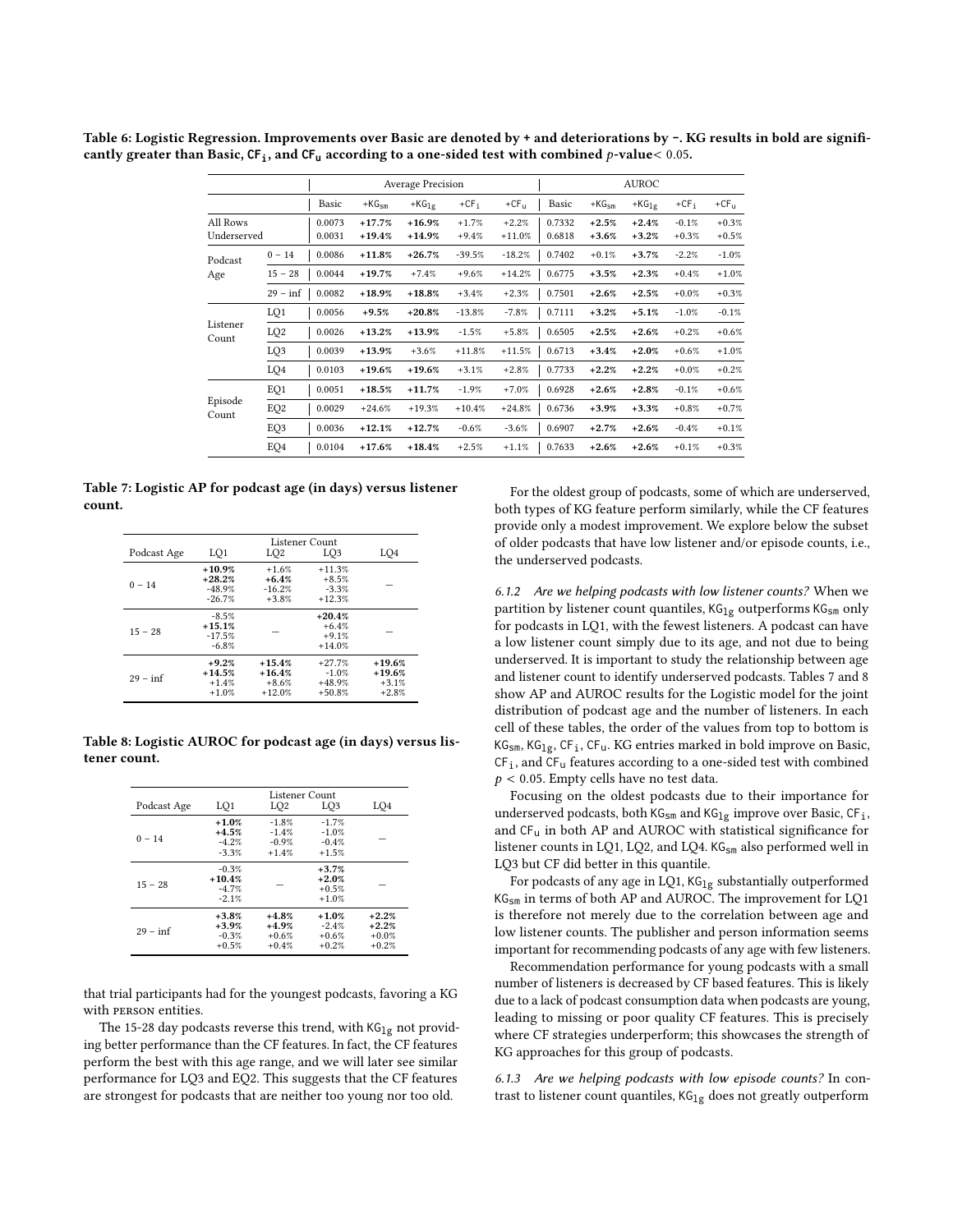<span id="page-7-2"></span>Table 9: Logistic AP for podcast age versus episode count.

| Podcast Age | EQ1                                          | EO <sub>2</sub>                              | Episode Count<br>EO3                       | EO4                                        |
|-------------|----------------------------------------------|----------------------------------------------|--------------------------------------------|--------------------------------------------|
| $0 - 14$    | $+11.8%$<br>$+26.7%$<br>$-39.5%$<br>$-18.2%$ |                                              |                                            |                                            |
| $15 - 28$   | $+19.7%$<br>$+7.4%$<br>$+9.6%$<br>$+14.2%$   |                                              |                                            |                                            |
| $29 - inf$  | $+1.6%$<br>$-2.1%$<br>$+98.4%$<br>$+95.0%$   | $+24.6%$<br>$+19.3%$<br>$+10.4%$<br>$+24.8%$ | $+12.1%$<br>$+12.7%$<br>$-0.6%$<br>$-3.6%$ | $+17.6%$<br>$+18.4%$<br>$+2.5%$<br>$+1.1%$ |

<span id="page-7-3"></span>Table 10: Logistic AUROC for podcast age versus episode count.

|             | Episode Count                            |                                          |                                          |                                          |  |  |  |  |  |  |
|-------------|------------------------------------------|------------------------------------------|------------------------------------------|------------------------------------------|--|--|--|--|--|--|
| Podcast Age | EO1                                      | EÒ <sub>2</sub>                          | EO <sub>3</sub>                          | EO <sub>4</sub>                          |  |  |  |  |  |  |
| $0 - 14$    | $+0.1%$<br>$+3.7%$<br>$-2.2%$<br>$-1.0%$ |                                          |                                          |                                          |  |  |  |  |  |  |
| $15 - 28$   | $+3.5%$<br>$+2.3%$<br>$+0.4%$<br>$+1.0%$ |                                          |                                          |                                          |  |  |  |  |  |  |
| $29 - inf$  | $-0.5%$<br>$-2.3%$<br>$+1.9%$<br>$-0.4%$ | $+3.9%$<br>$+3.3%$<br>$+0.8%$<br>$+0.7%$ | $+2.7%$<br>$+2.6%$<br>$-0.4%$<br>$+0.1%$ | $+2.6%$<br>$+2.6%$<br>$+0.1%$<br>$+0.3%$ |  |  |  |  |  |  |

KG<sub>sm</sub> for any group, and the scale of improvements does not seem correlated with the quantile. This suggests that improvements for podcasts is independent of their episode counts.

Tables [9](#page-7-2) and [10](#page-7-3) show AP and AUROC results for the Logistic model for the joint distribution of podcast age and the number of episodes. In each cell of these tables, the order of the values from top to bottom is  $KG_{sm}$ ,  $KG_{1g}$ ,  $CF_i$ ,  $CF_u$ . KG entries marked in bold improve on Basic,  $CF_i$ , and  $CF_u$  features according to a one-sided test with combined  $p < 0.05$ . Empty cells have no test data.

Among the oldest podcasts, CF performs anomalously well in EQ1 episode counts with a boost in AP of almost 100%. The reason that the KG features underperform here may be because much of their information comes from entities such as topics and guests extracted from episode titles and descriptions. Podcasts with fewer episodes simply have less information in the KG features. Despite this, the KG features were able to provide a significant increase in AP for younger shows with episode counts in EQ1, explaining why the KG features perform better than CF overall in EQ1. We leave the challenge of improving KG features for podcasts with very few episodes to future work.

In summary, the results presented in this section showed that KG features are effective at recommending underserved podcasts successfully. We believe this is due to the importance of matching users' interests in terms of topics, guests of podcasts, etc.

#### <span id="page-7-1"></span>6.2 GAM Results

We now discuss our performance for the more complex GAM model. Recall that this model is quite similar to the Logistic model, except that each feature has an independent nonlinear contribution to the log odds. This stronger model achieves higher overall AP and AUROC scores than the Logistic model. We summarize its results,

<span id="page-7-4"></span>

Figure 2: GAM feature scoring functions for **KGsm** and **CFi**. Given a particular feature value  $(x \text{ axis})$ , this reports the contribution to the predicted log odds of a stream  $(y \text{ axis})$ .

stressing differences compared to the Logistic model, and then discuss the functions learned for the KG and CF features in detail.

6.2.1 Comparison to Logistic Performance.  $KG_{sm}$  improves  $AUROC$ and AP both overall and for underserved podcasts, but CF<sub>u</sub> outperforms KG<sub>sm</sub> in terms of AP for underserved podcasts. We also note that  $KG_{1g}$  does well in the groups where it outperforms  $KG_{sm}$  in the Logistic model, namely podcasts which are 0-14 days old or in LQ1. The gains are more modest than for the Logistic model, which may be related to the much stronger performance for the Basic features (it is harder to further improve a better model).

6.2.2 KG and CF Feature Importance. Figure [2](#page-7-4) reports the  $KG_{sm}$ and CF<sub>i</sub> features' contributions to the GAM model. In this model, a feature scoring function, the "shape function," is trained independently for each feature using a gradient-boosted decision tree [\[19\]](#page-9-34). The shape functions can be interpreted because they do not contain any interactions between features. For this reason we used the GAM for our feature analysis. The final GAM model predicts the log likelihood of a user streaming a podcast by taking the sum of each feature scoring function applied to a data point. The  $x$ -axis is the cosine similarity between the recommendation and one of the user's top 5 podcasts, and the  $y$ -axis is the log odds of the user streaming the podcast given that cosine similarity. The KG<sub>sm</sub> and CF<sub>i</sub> features are numbered from 1 to 5 (KG<sub>Sm</sub>, KG<sub>Sm</sub>, ..., KG<sub>Sm</sub>) in order of decreasing podcast similarity.

The scales of the y axes show that  $KG_{sm}$  features contribute more to the model log odds than  $\textsf{CF}_\textup{1}$  features. Also, the  $\textsf{KG}_\textsf{sm}$  features with the two highest cosine similarity values ( $\mathsf{KG}_{\mathsf{sm}}^1$  and  $\mathsf{KG}_{\mathsf{sm}}^2$ ) contribute more at higher values. Further,  $\mathtt{KG_{sm}^{4}}$  and  $\mathtt{KG_{sm}^{5}}$  increase the log odds even though the cosine similarity to the recommended podcast is negative. This happens because having any value above -1 indicates that the user has recently listened to at least four or five (respectively) different podcasts, and such users are more likely to stream a recommended podcast (see the Podcast Listeners row at the bottom of Table [1\)](#page-2-2). Likewise, while small positive values of  $\texttt{CF}_{1}^{1}$  and  $\texttt{CF}_{1}^{2}$ are negatively correlated with streaming, even small similarities for CF $_1^3$ , CF $_1^4$ , and CF $_1^5$  are positively correlated, presumably because of the user's larger interest in podcasts.

Overall, the larger impact of the KG features on the model log odds reveals that the KG features are more important than the CF features for the model's final predictions.

#### <span id="page-7-0"></span>6.3 CF features versus KG features

Across our results, CF-based features underperform on both the metrics, AP and AUROC. One factor contributing to this is that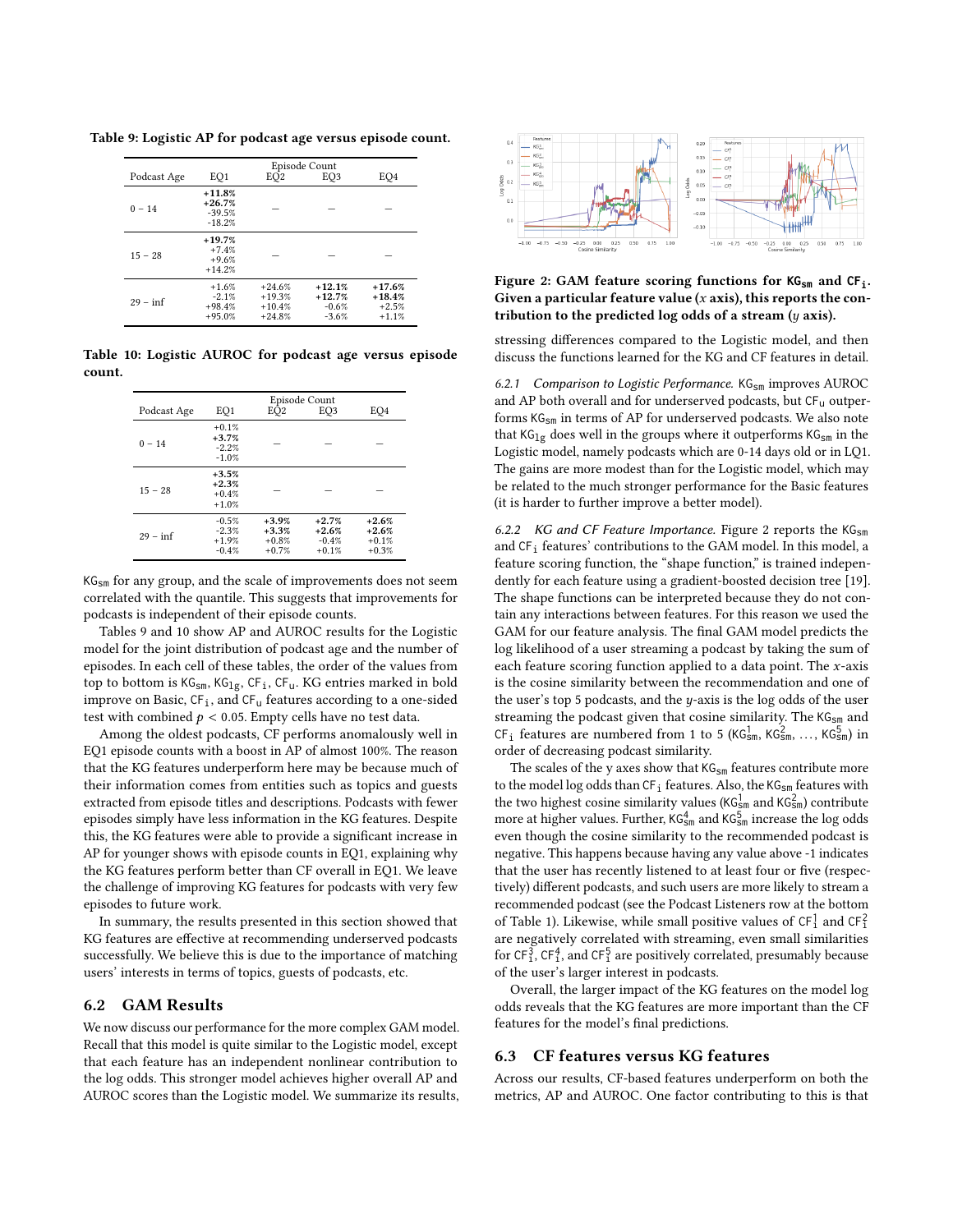|                         |                 |                  |                    | <b>Average Precision</b> |                    |                    |                  |                    | <b>AUROC</b>       |                    |                    |
|-------------------------|-----------------|------------------|--------------------|--------------------------|--------------------|--------------------|------------------|--------------------|--------------------|--------------------|--------------------|
|                         |                 | Basic            | $+KG_{sm}$         | $+KG_{1g}$               | $+CFi$             | $+CF_{U}$          | Basic            | $+KG_{sm}$         | $+KG_{1g}$         | $+CFi$             | $+CFu$             |
| All Rows<br>Underserved |                 | 0.0092<br>0.0043 | $+1.5%$<br>$+0.6%$ | $-1.1%$<br>$-0.5%$       | $-1.9%$<br>$+0.4%$ | $+0.6%$<br>$+1.6%$ | 0.7408<br>0.7241 | $+1.0%$<br>$+0.6%$ | $+0.7%$<br>$+0.5%$ | $+0.0%$<br>$-0.2%$ | $+0.2%$<br>$+0.1%$ |
| Podcast                 | $0 - 14$        | 0.0089           | $-0.7%$            | $+8.1%$                  | $-14.5%$           | $-11.3%$           | 0.7692           | $+0.0%$            | $+1.3%$            | $-0.0%$            | $+0.2%$            |
| Age                     | $15 - 28$       | 0.0057           | $+21.2%$           | $+3.5%$                  | $+10.0%$           | $+15.5%$           | 0.7055           | $+2.2%$            | $+0.9%$            | $+0.7%$            | $+0.4%$            |
|                         | $29 - inf$      | 0.0104           | $-0.2%$            | $-2.0%$                  | $-2.4%$            | $-0.2%$            | 0.7492           | $+0.8%$            | $+0.6%$            | $-0.1%$            | $+0.1%$            |
|                         | LQ1             | 0.0065           | $+0.1%$            | $+8.6%$                  | $-5.3%$            | $-4.4%$            | 0.7508           | $+0.0%$            | $+1.0%$            | $-0.2%$            | $+0.1%$            |
| Listener<br>Count       | LQ <sub>2</sub> | 0.0035           | $-4.4%$            | $+3.4%$                  | $+4.5%$            | $+5.2%$            | 0.6926           | $+2.1%$            | $+1.5%$            | $-0.1%$            | $+0.2%$            |
|                         | LQ3             | 0.0054           | $+2.3%$            | $-8.7%$                  | $+4.5%$            | $+6.6%$            | 0.7039           | $+1.7%$            | $+0.6%$            | $+0.6%$            | $+0.5%$            |
|                         | LQ4             | 0.0128           | $+1.6%$            | $-0.8%$                  | $-2.9%$            | $+0.1%$            | 0.7578           | $+0.9%$            | $+0.5%$            | $-0.2%$            | $+0.1%$            |
|                         | EQ1             | 0.0065           | $+13.7%$           | $+4.4%$                  | $+4.3%$            | $+8.9%$            | 0.7209           | $+1.6%$            | $+1.0%$            | $+0.5%$            | $+0.4%$            |
| Episode<br>Count        | EQ <sub>2</sub> | 0.0040           | $+0.0%$            | $+10.5%$                 | $+7.1%$            | $+7.7%$            | 0.7132           | $+1.4%$            | $+1.4%$            | $-0.1%$            | $+0.1%$            |
|                         | EQ3             | 0.0048           | $-2.9%$            | $-4.2%$                  | $-4.9%$            | $-2.3%$            | 0.7323           | $-0.1%$            | $-0.2%$            | $-0.3%$            | $+0.0%$            |
|                         | EQ4             | 0.0128           | $-0.5%$            | $-2.4%$                  | $-2.5%$            | $-0.4%$            | 0.7500           | $+1.0%$            | $+0.6%$            | $-0.1%$            | $+0.1%$            |

<span id="page-8-0"></span>Table 11: GAM. The improvements over Basic are denoted by **+** and the deteriorations by **-**. KG results in bold are significantly greater than Basic,  $CF_1$ , and  $CF_0$  according to a one-sided test with combined  $p$ -value< 0.05.

<span id="page-8-1"></span>Table 12: Sparsity of KG and CF features. We report the number of examples with each count of top-5 CF and KG features having values above -1.

|                   | <b>Training Set</b> |      |          |      |      |      |  |  |  |  |  |  |
|-------------------|---------------------|------|----------|------|------|------|--|--|--|--|--|--|
| Num. Feat. > -1   | $\Omega$            |      | 2        | 3    | 4    | 5    |  |  |  |  |  |  |
| $KG_{sm}/KG_{1g}$ | 1.8M                | 536K | 277K     | 181K | 181K | 497K |  |  |  |  |  |  |
| CF <sub>i</sub>   | 3.2M                | 986  | 8.5K     | 14K  | 37K  | 193K |  |  |  |  |  |  |
|                   |                     |      | Test Set |      |      |      |  |  |  |  |  |  |
| Num. Feat. $> -1$ | $\Omega$            |      | 2        | 3    | 4    | 5    |  |  |  |  |  |  |
| $KG_{sm}/KG_{1g}$ | 787K                | 278K | 150K     | 100K | 100K | 283K |  |  |  |  |  |  |
| CF <sub>i</sub>   | 1.55M               | 764  | 4.5K     | 7.8K | 20K  | 108K |  |  |  |  |  |  |

many new podcasts do not have a long enough history to train CF vectors. This results in most CF-based features having values -1 (least similar), which is not necessarily true and is thus misleading. This explanation is supported by Table [12,](#page-8-1) which shows the number of recommendation examples by the top five KG and CF features across both the test set and the training set. The number decreases with each additional podcast, except for an increase at five caused by the grouping of users having five or more podcasts. There are far more KG features than there are CF features.

A second contributing factor might be that adding semantic information about the podcast helps matching users to podcasts better than CF does. For instance, CF, by design, depends on popularity signals, which might not be helpful for underserved podcasts in particular because such podcasts by definition are not popular.

# 6.4 Discussion

The aim of this work was to see how we can address the underserved podcasts problem through using semantic information. We proposed to do this via means of knowledge graphs. Our experiments show that semantic information can help alleviate this problem. The main takeaways are:

(1) Adding semantic information helps bring in different types of knowledge, which can encompass the diverse reasons listeners may enjoy more niche podcasts. Semantic information is particularly important for not only helping in better

matching underserved podcasts to potentially interested listeners, but also in striking a balance between recommending popular podcasts versus more niche (and often underserved) podcasts.

- (2) In general, a model that is able to provide more nuance into the importance of the features leads to better results, as well as an understanding of how the features help.
- (3) Although not the topic of this paper, the incorporation of semantic information via models incorporating KG embeddings are relatively easy to deploy for large-scale usage. Such an approach using KG embeddings has been shown to be successful in the past for trajectory-based podcast recommendations [\[4\]](#page-9-35).

Our work is currently being further expanded to incorporate an important dimension, assessing podcast quality. Our work focused on quality underserved podcasts, and we need to consider all underserved podcasts, not just those we are sure of the quality by simply looking at the publishers of such podcasts. Quality will be an important factor in deciding which underserved podcasts should a recommender system help in growing an audience.

## 7 CONCLUSION

This work explored underserved podcasts. We found that users are more likely to stream podcasts that are less than 28 days old or that have many listeners and episodes, which we used to define "underserved podcasts." Two observational studies then showed that underserved podcasts have the potential to grow their audiences. Finally, we empirically showed that a semantic based approach, via KGs, can aid the discovery of underserved podcasts. We found that the smaller KG, omitting guests and publishers, was adequate to achieve the observed performance gains, although we expect future work to find utility in these entities. For podcasts with more niche appeal, recommendations based on a user's interests in podcast topics, guests, etc. are critical to help them build larger audiences.